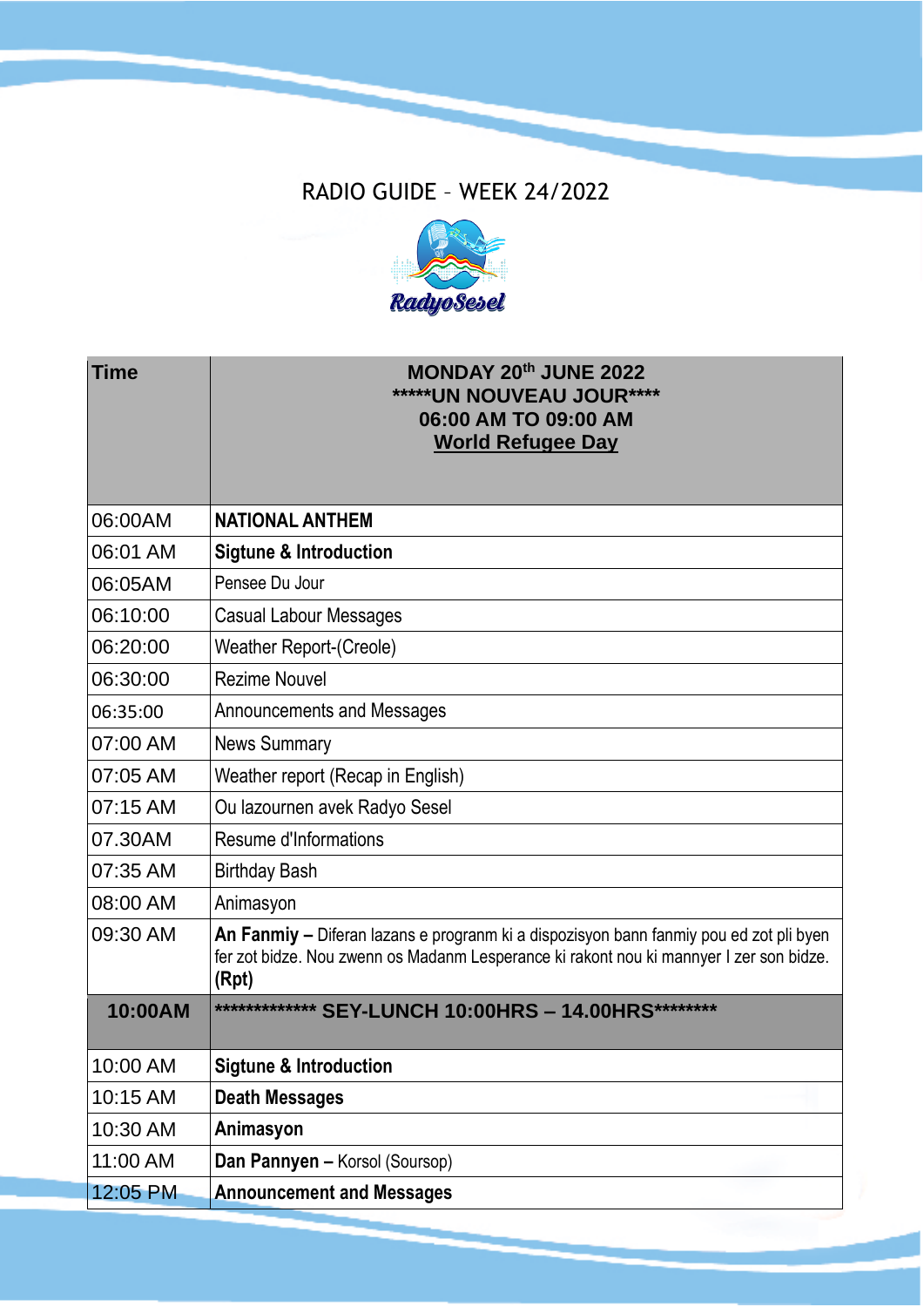| 12:30 PM | <b>Bilten Nouvel</b>                                                                                                                                                                                                                                                                                                                      |
|----------|-------------------------------------------------------------------------------------------------------------------------------------------------------------------------------------------------------------------------------------------------------------------------------------------------------------------------------------------|
| 12:45 PM | <b>Death Messages</b>                                                                                                                                                                                                                                                                                                                     |
| 1:00 PM  | Kwen Detant - 'Country and Western'                                                                                                                                                                                                                                                                                                       |
| 1:30 PM  | <b>Nouvel Sports</b>                                                                                                                                                                                                                                                                                                                      |
| 02:00 PM | *******LANBYANS TROPIKAL 14:00 HRS- 18:00 HRS ******                                                                                                                                                                                                                                                                                      |
| 2:00 PM  | <b>Sigtune &amp; Introduction</b>                                                                                                                                                                                                                                                                                                         |
| 3:00 PM  | Envite :- Ms Marylou Wirtz - Compliance officer -Department pou bann dimoun aze -<br>I koz enpe lo sitiasyon labi anver bann dimoun aze dan sesel-Sa lazournen Enternasyonal<br>pou 'Elderly Abuse ti selebre le 15 zen 2022.                                                                                                             |
| 4:00 PM  | <b>Weather Update</b>                                                                                                                                                                                                                                                                                                                     |
| 4:30 PM  | <b>Informations</b>                                                                                                                                                                                                                                                                                                                       |
| 5:00 PM  | SECOND PRESIDENTIAL PRESS CONFERENCE BY PRESIDENT WAVEL<br><b>RAMKALAWAN LIVE FROM STATE HOUSE.</b>                                                                                                                                                                                                                                       |
|          |                                                                                                                                                                                                                                                                                                                                           |
| 6:00 PM  | ****SWARE AVEK RADYO SESEL-18:00 HRS- 22:00HRS******                                                                                                                                                                                                                                                                                      |
| 6:00 PM  | <b>News Bulletin</b>                                                                                                                                                                                                                                                                                                                      |
| 6:15 PM  | <b>Sigtune &amp; Introduction</b>                                                                                                                                                                                                                                                                                                         |
| 6:30 PM  | <b>Announcements and Messages</b>                                                                                                                                                                                                                                                                                                         |
| 7:00 PM  | <b>Nouvel</b>                                                                                                                                                                                                                                                                                                                             |
| 7:30 PM  | Nou Lekonomi - Dan progranm Sef ekzekitiv Komisyon Komers Zis msye Francis Lebon<br>i donn detay lo zot nouvo lalwa. Sef ekzekitiv Fon pansyon sesel i koz lo rapor aniyel sa<br>lorganizasyon pou lannen 2021 e direkter pou bidze piblik dan minister finans komers e<br>planifikasyon nasyonal i donn plis detay lo preparasyon bidze. |
| 8:30 PM  | Topik Konversasyon - Nou koz avek madanm Joanne Michel Chief technologist clinical<br>laboratory ki koz lo donn disan e lazournen mondyal donn disan ki ti le 14 zen.                                                                                                                                                                     |
| 9:00 PM  | Animasyon                                                                                                                                                                                                                                                                                                                                 |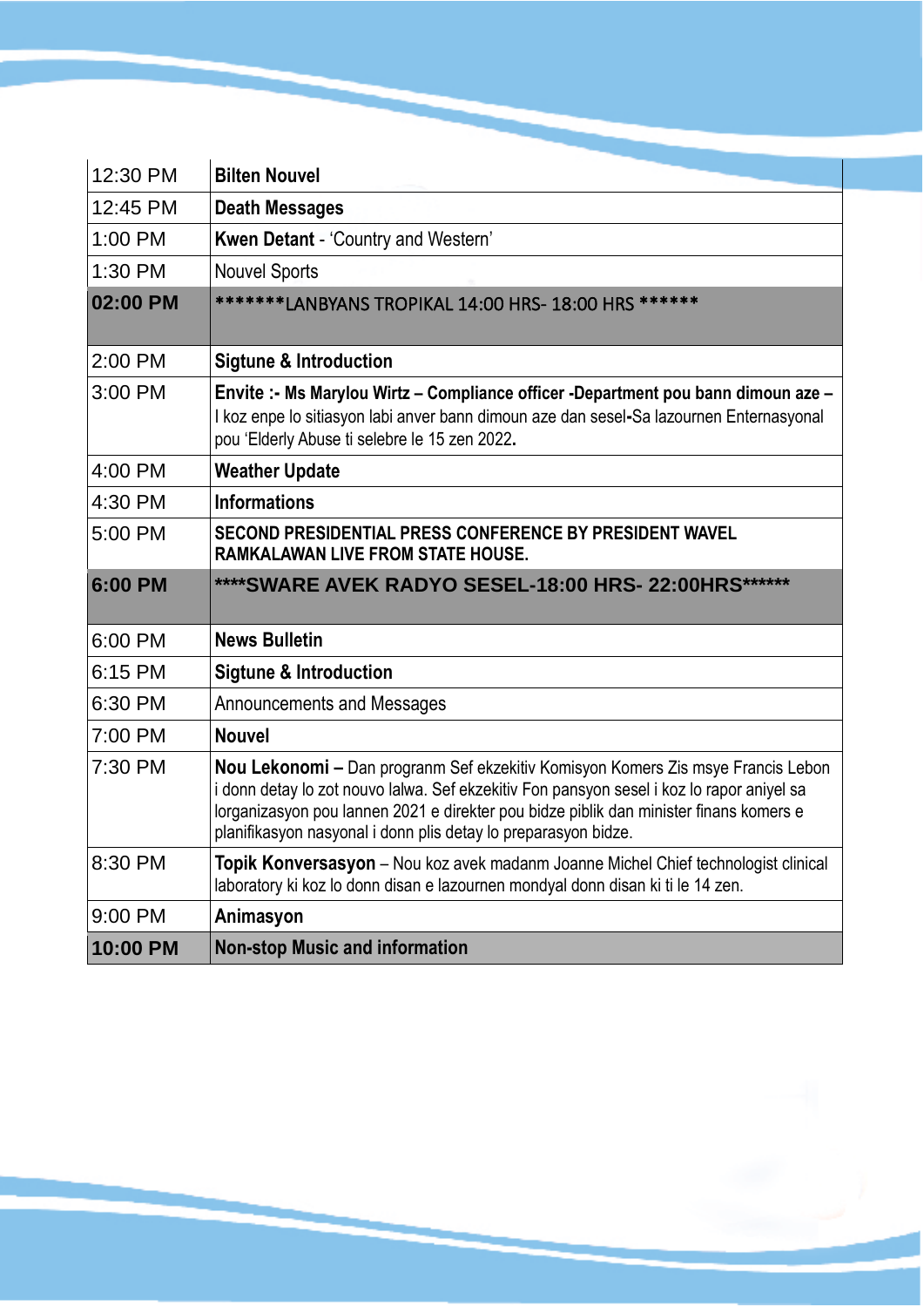|          | <b>TUESDAY 21st JUNE 2022</b><br>*****UN NOUVEAU JOUR****<br>06:00 AM TO 09:00 AM<br><b>International Day of Yoga</b><br><b>International Day of Celebration of the Solstice</b><br><u> World Muic Day – (Fete de la Musique)</u><br><b>World Hydrographic Day</b><br><b>World Motocycle Day</b><br><b>Summer Solistic</b> |
|----------|----------------------------------------------------------------------------------------------------------------------------------------------------------------------------------------------------------------------------------------------------------------------------------------------------------------------------|
| 06:00 AM | <b>NATIONAL ANTHEM</b>                                                                                                                                                                                                                                                                                                     |
| 06:01 AM | <b>Sigtune &amp; Inroduction</b>                                                                                                                                                                                                                                                                                           |
| 06:05 AM | Pensee Du Jour                                                                                                                                                                                                                                                                                                             |
| 06:10 AM | <b>Casual Labour Messages</b>                                                                                                                                                                                                                                                                                              |
| 06:20 AM | <b>Weather Report (Creole)</b>                                                                                                                                                                                                                                                                                             |
| 06:30 AM | <b>Rezime Nouvel</b>                                                                                                                                                                                                                                                                                                       |
| 06:35 AM | Announcements and Messages                                                                                                                                                                                                                                                                                                 |
| 07:00 AM | <b>News Summary</b>                                                                                                                                                                                                                                                                                                        |
| 07:05 AM | Weather Report (Recap in English)                                                                                                                                                                                                                                                                                          |
| 07:15 AM | Ou lazournen avek Radyo Sesel                                                                                                                                                                                                                                                                                              |
| 07:30 AM | <b>Resume d'Informations</b>                                                                                                                                                                                                                                                                                               |
| 07:35 AM | <b>Birthday Bash</b>                                                                                                                                                                                                                                                                                                       |
| 08:00 AM | Animasyon                                                                                                                                                                                                                                                                                                                  |
| 09:00 am | <b>National Assembly from Ile Du Port</b>                                                                                                                                                                                                                                                                                  |
| 10:00AM  | ********** SEY-LUNCH 10:00HRS-14:00HRS*****************                                                                                                                                                                                                                                                                    |
| 10:30AM  | <b>Death Messages</b>                                                                                                                                                                                                                                                                                                      |
| 11:00AM  | <b>National Assembly from Ile Du Port</b>                                                                                                                                                                                                                                                                                  |
| 12:05 PM | Announcements and Messages                                                                                                                                                                                                                                                                                                 |
| 12:30 PM | <b>Bilten Nouvel</b>                                                                                                                                                                                                                                                                                                       |
| 12:45 PM | Death Messages                                                                                                                                                                                                                                                                                                             |
| 1:00 PM  | <b>Kwen Detant - (Chansons Francaises)</b>                                                                                                                                                                                                                                                                                 |
| 1:30 PM  | <b>Nouvel Sports</b>                                                                                                                                                                                                                                                                                                       |
| 02:00 PM | ********LANBYANS TROPIKAL 14:00 HRS- 18:00 HRS *******                                                                                                                                                                                                                                                                     |
| 2:00 PM  | <b>National Assembly from Ile Du Port</b>                                                                                                                                                                                                                                                                                  |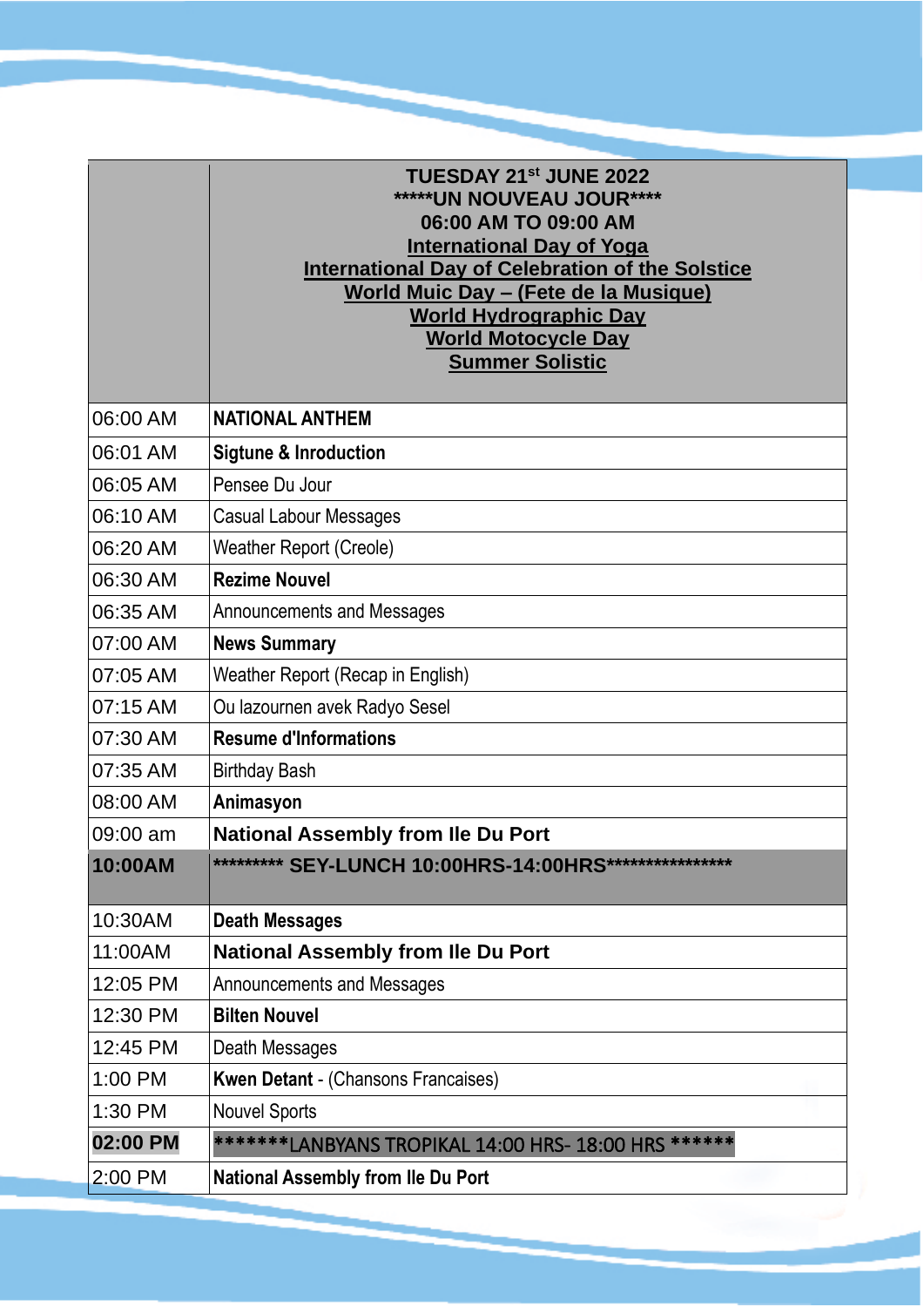| 4:00 PM  | <b>Weather Update</b>                                                                                                                                                                                                                                                             |
|----------|-----------------------------------------------------------------------------------------------------------------------------------------------------------------------------------------------------------------------------------------------------------------------------------|
| 5:00 PM  | Information                                                                                                                                                                                                                                                                       |
| 6:00 PM  | *** SWARE AVEK RADYO SESESEL 18:00 HRS- 22:00HRS*****                                                                                                                                                                                                                             |
| 6:00 PM  | <b>News Bulletin</b>                                                                                                                                                                                                                                                              |
| 6:15 PM  | <b>New Sigtune &amp; Introduction</b>                                                                                                                                                                                                                                             |
| 6:30 PM  | <b>Announcements and Messages</b>                                                                                                                                                                                                                                                 |
| 7:00 PM  | <b>Bilten Nouvel Kreol</b>                                                                                                                                                                                                                                                        |
| 7:30 PM  | <b>Living Planet</b> – Africa Climate Podcast: Early warning services save lives and<br>economies (special episode)                                                                                                                                                               |
| 8:00 PM  | Animasyon                                                                                                                                                                                                                                                                         |
| 8:30 PM  | Lospitalite - En delegasyon dirize par prezidan larepiblik I visit lakademi touris sesel. Nou<br>konn plis lo kanpanny Lospitalite lafyerte sesel son bann kategori e prosedir pou zize e nou<br>vwar progre an term adopsyon bann lekol anba progranm klib 'Tourism Lospitalite' |
| 9:00 PM  | Animasyon                                                                                                                                                                                                                                                                         |
| 10:00 PM | <b>Non-stop Music and information</b>                                                                                                                                                                                                                                             |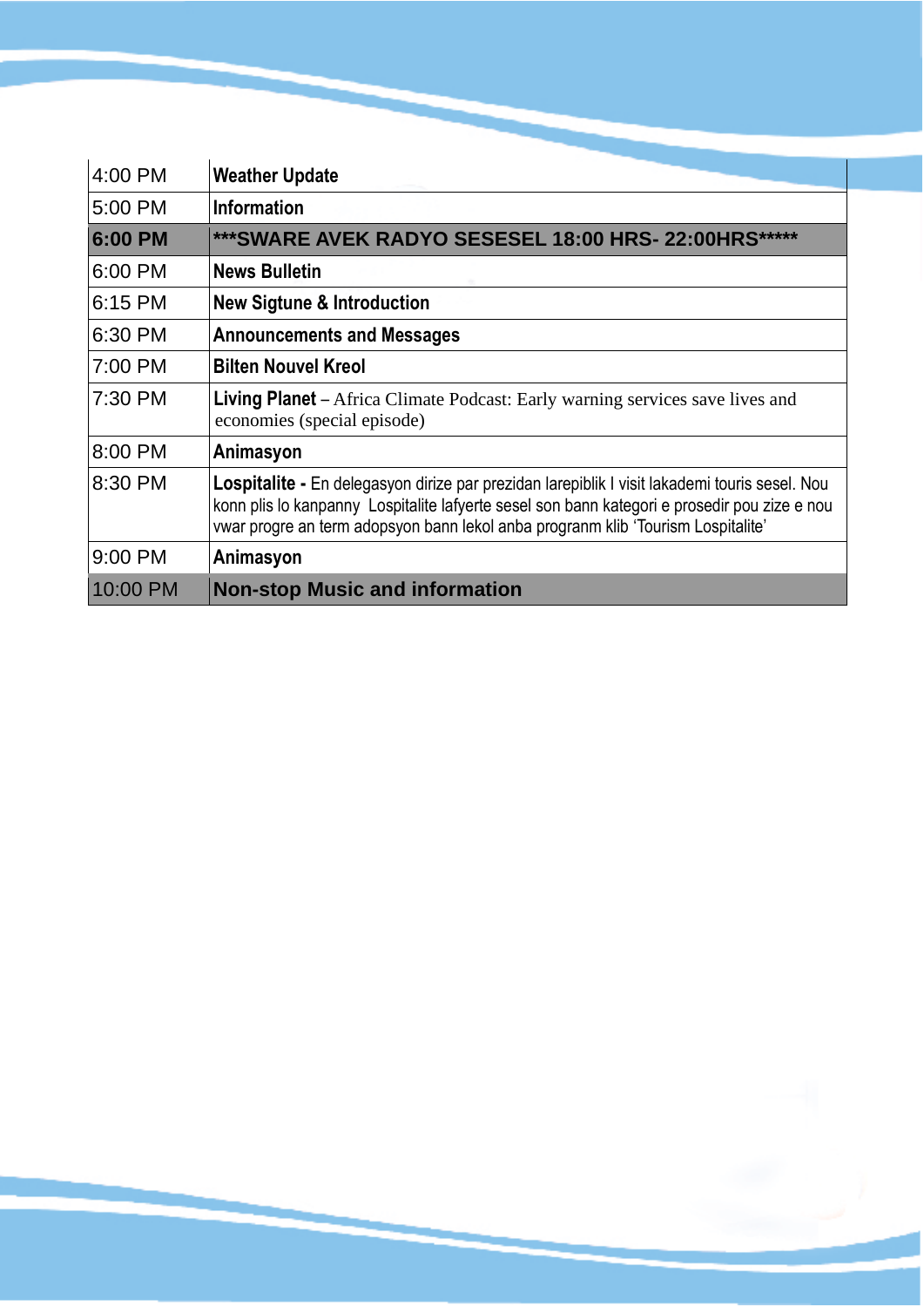| <b>Time</b> | <b>WEDNESDAY 22nd JUNE 2022</b><br>*****UN NOUVEAU JOUR****<br>06:00 AM TO 09:00 AM<br><b>World Rainforest Day</b> |
|-------------|--------------------------------------------------------------------------------------------------------------------|
| 06:00AM     | <b>NATIONAL ANTHEM</b>                                                                                             |
| 06:01 AM    | <b>Sigtune &amp; Introduction</b>                                                                                  |
| 06.05 AM    | Pensee Du Jour                                                                                                     |
| 06:10 AM    | <b>Casual Labour Messages</b>                                                                                      |
| 06:20 AM    | <b>Weather Report (Creole)</b>                                                                                     |
| 06:30 AM    | <b>Rezime Nouvel</b>                                                                                               |
| 06:35 AM    | Announcements and Messages                                                                                         |
| 07:00 AM    | <b>News Summary</b>                                                                                                |
| 07:05 AM    | Meteo (Recap in English)                                                                                           |
| 07:15 AM    | Ou lazournen avek Radyo Sesel                                                                                      |
| 07:30 AM    | <b>Resume d'Informations</b>                                                                                       |
| 07:35 AM    | <b>Birthday Bash</b>                                                                                               |
| 08:00 AM    | Animasyon                                                                                                          |
| 09:00 AM    | <b>National Assembly from Ile Du Port</b>                                                                          |
| 10:00AM     | *********SEY-LUNCH 10:00HR -11.00HRS*********                                                                      |
| 10:30 AM    | Death Messages                                                                                                     |
| 11:00 AM    | National Assembly fron Ile Du Port                                                                                 |
| 12:05 PM    | <b>Announcement and Messages</b>                                                                                   |
| 12:30 PM    | <b>Bilten Nouvel</b>                                                                                               |
| 12:45 PM    | Death Messages                                                                                                     |
| 1:00 PM     | <b>Kwen Detant - (Reggae Mix)</b>                                                                                  |
| 1:30 PM     | <b>Nouvel Sports</b>                                                                                               |
| 2:00 PM     | ********LANBYANS TROPIKAL 14:00 HRS- 18:00 HRS ******                                                              |
| 2:00 PM     | <b>National Assembly fron Ile Du Port</b>                                                                          |
| 4:00 PM     | <b>Weather Update</b>                                                                                              |
| 5:00 PM     | <b>Information</b>                                                                                                 |
| 6:00PM      | **** SWARE AVEK RADYO SESEL *** 18:00 HRS - 22: 00 HRS ****                                                        |
| 6:00 PM     | <b>News Bulletin</b>                                                                                               |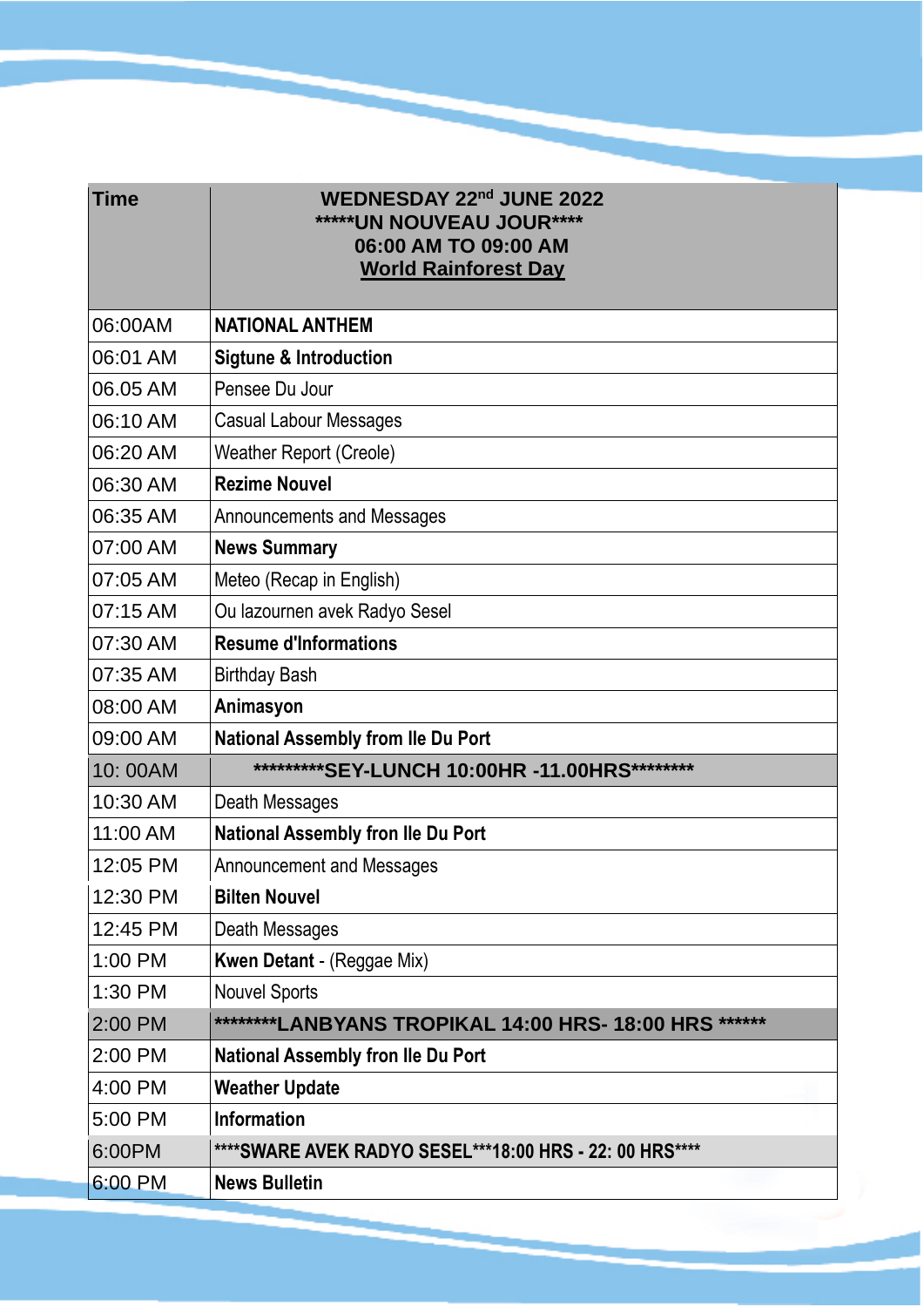| 6:15 PM  | <b>Sigtune &amp; Introduction</b>                                                                                                                                                                                             |
|----------|-------------------------------------------------------------------------------------------------------------------------------------------------------------------------------------------------------------------------------|
| 6:30 PM  | <b>Announcements and Messages</b>                                                                                                                                                                                             |
| 7:00 PM  | <b>Nouvel</b>                                                                                                                                                                                                                 |
| 7:30 PM  | Nou Lanvironnman - Ki mannyer pou zer pli byen salte avek Brigitte Roucou sorti<br>LWMA. Madanm Inese Chang Waye I koz lo green cooling e Charles Morel kirater erbye<br>nasyonal I koz lo bwa medize n lespes plant andemik. |
| 8:30 PM  | Vizit - Nou premye visit pou sa lannen I amenn nou kot SSPCA- Seychelles Society for<br>the Prevention of Cruelty to Animals.                                                                                                 |
| 9:30 PM  | Animasyon                                                                                                                                                                                                                     |
| 10:00 PM | <b>Non-stop Music and information.</b>                                                                                                                                                                                        |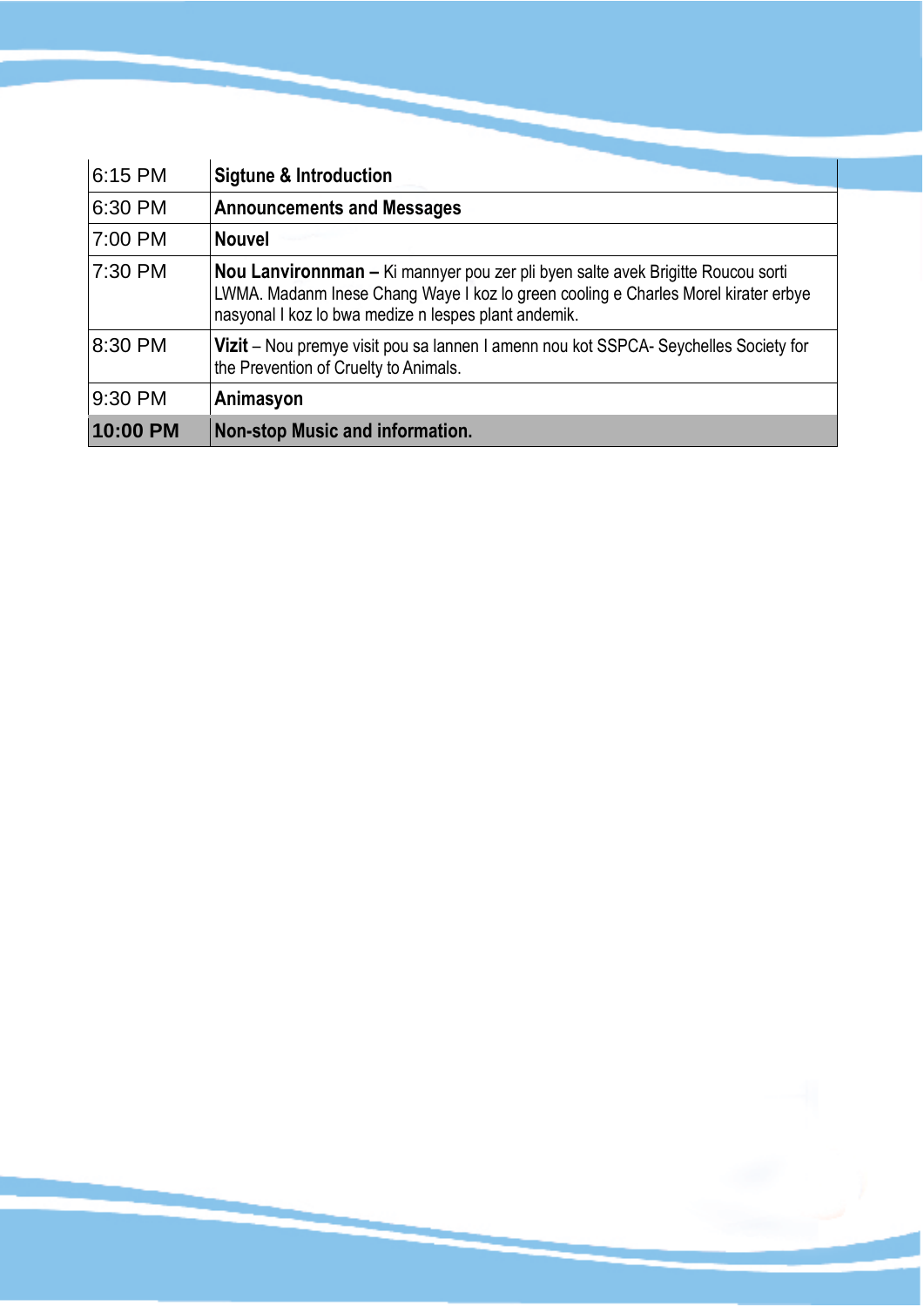| <b>Time</b> | THURSDAY 23rd JUNE APRIL 2022<br>*****UN NOUVEAU JOUR****<br><b>Public service Day</b><br><b>International Widows' Day</b><br><b>International Olympic Day</b><br><b>National Porridge Day (UK)</b>                                 |
|-------------|-------------------------------------------------------------------------------------------------------------------------------------------------------------------------------------------------------------------------------------|
| 06:00AM     | <b>NATIONAL ANTHEM</b>                                                                                                                                                                                                              |
| 06:01 AM    | <b>Sigtune &amp; Introduction</b>                                                                                                                                                                                                   |
| 06:05AM     | Pensee Du Jour                                                                                                                                                                                                                      |
| 06:10 AM    | <b>Casual Labour Messages</b>                                                                                                                                                                                                       |
| 06:20 AM    | Weather Report-(Creole)                                                                                                                                                                                                             |
| 06:30 AM    | <b>Rezime Nouvel</b>                                                                                                                                                                                                                |
| 06:35 AM    | <b>Announcements and Messages</b>                                                                                                                                                                                                   |
| 07:00 AM    | <b>News Summary</b>                                                                                                                                                                                                                 |
| 07:05 AM    | Meteo (Recap in English)                                                                                                                                                                                                            |
| 07:15 AM    | Ou lazournen avek Radyo Sesel                                                                                                                                                                                                       |
| 07:30 AM    | <b>Resume information's</b>                                                                                                                                                                                                         |
| 07:35 AM    | <b>Birthday Bash</b>                                                                                                                                                                                                                |
| 08:00 AM    | Animasyon                                                                                                                                                                                                                           |
| 09:30 AM    | Magazine Environnement - La lute contre la desertification et la secheresse.                                                                                                                                                        |
| 10:00 AM    | **** SEY-LUNCH 19:00HRS- 14.00HRS-15.00HRS****************                                                                                                                                                                          |
| 10:00 AM    | <b>Sigtune &amp; Introduction</b>                                                                                                                                                                                                   |
| 10:15 AM    | <b>Death Messages</b>                                                                                                                                                                                                               |
| 10:30 AM    | Nou Lanvironnman - Ki mannyer pou zer pli byen salte avek Brigitte Roucou sorti<br>LWMA. Madanm Inese Chang waye I koz lo green cooling e Charles Morel kirater erbye<br>nasyonal I koz lo bwa medize n lespes plant andemik. (Rpt) |
| 11:00 AM    | Zengredyen lazournen -                                                                                                                                                                                                              |
| 12:05 PM    | Announcements and Messages                                                                                                                                                                                                          |
| 12:30 PM    | <b>Bilten Nouvel</b>                                                                                                                                                                                                                |
| 12:45 PM    | Death Messages                                                                                                                                                                                                                      |
| 1:00 PM     | <b>Kwen Detant - (Gospel)</b>                                                                                                                                                                                                       |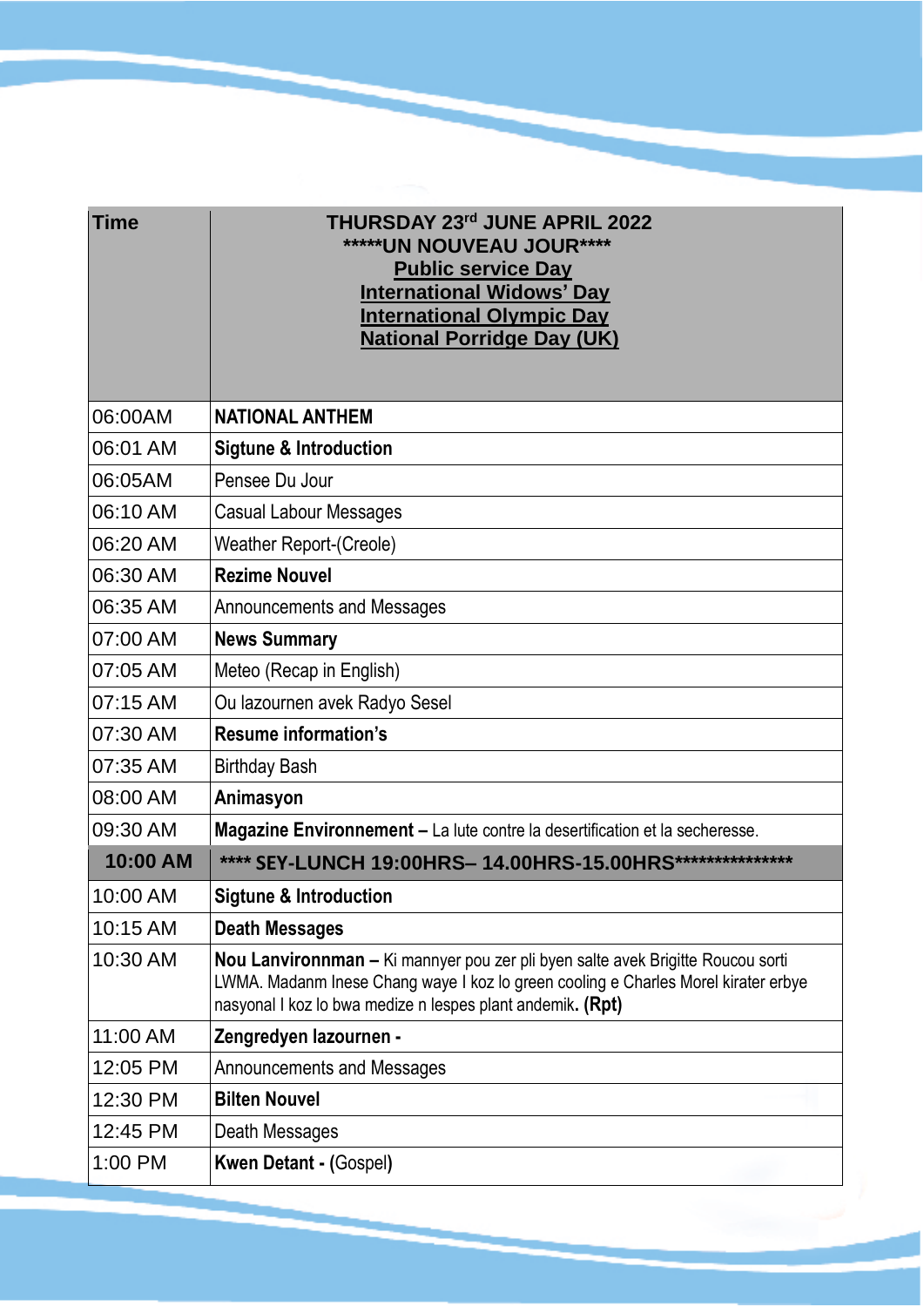| 1:30 PM | <b>Nouvel Sports</b>                                                                                                                                                                                                                                                                                                                                    |
|---------|---------------------------------------------------------------------------------------------------------------------------------------------------------------------------------------------------------------------------------------------------------------------------------------------------------------------------------------------------------|
| 2:00 PM | *******LANBYANS TROPIKAL 15:00 HRS- 18:00HRS ********                                                                                                                                                                                                                                                                                                   |
| 2:00 PM | <b>Sigtune &amp; Introduction</b>                                                                                                                                                                                                                                                                                                                       |
| 4:00 PM | <b>Weather Update</b>                                                                                                                                                                                                                                                                                                                                   |
| 5:00 PM | <b>Information</b>                                                                                                                                                                                                                                                                                                                                      |
| 5:15 PM | Envite -                                                                                                                                                                                                                                                                                                                                                |
| 6:00 PM | ******SWARE AVEK RADYO SESEL 18:00 HRS- 22 00 HRS****                                                                                                                                                                                                                                                                                                   |
| 6:00 PM | <b>News Bulletin</b>                                                                                                                                                                                                                                                                                                                                    |
| 6:00 PM | <b>Sigtune &amp; Introduction</b>                                                                                                                                                                                                                                                                                                                       |
| 6:30 PM | <b>Announcements and Messages</b>                                                                                                                                                                                                                                                                                                                       |
| 7:00 PM | <b>Bilten Nouvel Kreol</b>                                                                                                                                                                                                                                                                                                                              |
| 7:30 PM | <b>Studio clinic</b> – Sa semenn dan studio clinic, nou pas an revi en symposium ki ti fer pour<br>komemor lazournen enternasyonal bann ners le 12 me avek tenm "Ners en lavwa pour<br>dirize: ners en repons covid 19 dan sesel. En symposium en demi zournen pou valoriz<br>kontribisyon ki bann ners ek fanm saz in fer pandan sa pandemic covid 19. |
| 8:30 PM | Tete a Tete – Eliza Socrate sorti SFA I koz lo kanpanny sansi blizasyon nasyonal po<br>popilasyon lo plan zestyon plato Mahe pour bann peser artisanal e semi endistriyel<br>dan zefor pou protez serten lespes pwason.                                                                                                                                 |
| 9:00 PM | <b>Classical Music-Concert Hour</b> – Macelaru (Rpt)                                                                                                                                                                                                                                                                                                    |
| 10:00PM | <b>Non-stop Music and information.</b>                                                                                                                                                                                                                                                                                                                  |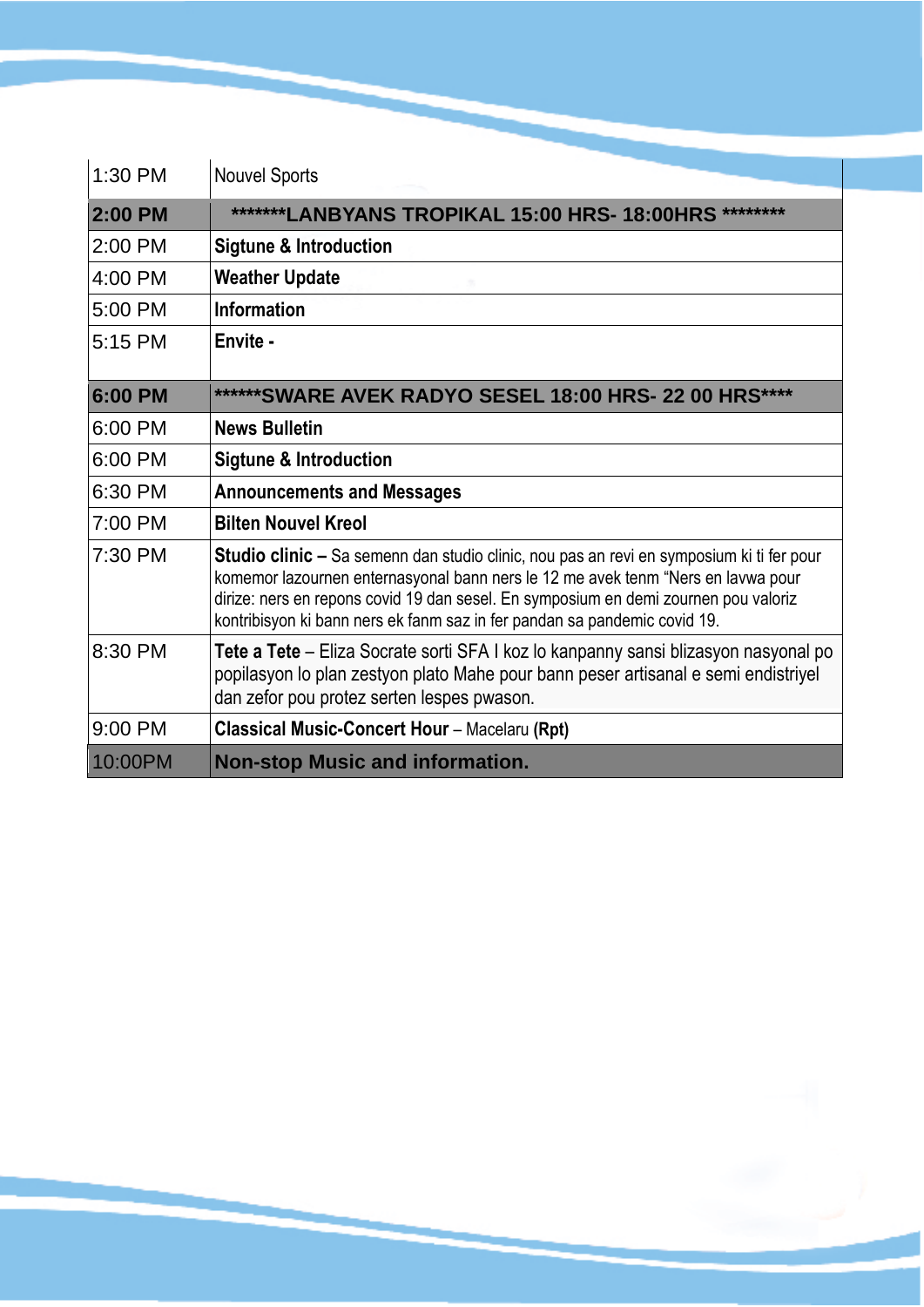| <b>TIME</b> | FRIDAY 24TH JUNE 2022<br>*****UN NOUVEAU JOUR****<br>06:00 AM TO 09:30 AM                                                                                                                                                                                                                        |
|-------------|--------------------------------------------------------------------------------------------------------------------------------------------------------------------------------------------------------------------------------------------------------------------------------------------------|
|             | <b>Global Beatles Day</b>                                                                                                                                                                                                                                                                        |
|             | 06:00AM NATIONAL ANTHEM                                                                                                                                                                                                                                                                          |
|             | 06:01 AM Sigtune & Introduction                                                                                                                                                                                                                                                                  |
|             | 06:05 AM Pensee Du jour                                                                                                                                                                                                                                                                          |
|             | 06:10 AM Casual Labour Messages                                                                                                                                                                                                                                                                  |
|             | 06:20 AM Meteo Report (Creole)                                                                                                                                                                                                                                                                   |
|             | 06:30 AM Rezime Nouvel                                                                                                                                                                                                                                                                           |
|             | 06:35 AM Announcements and Messages                                                                                                                                                                                                                                                              |
|             | 07:00 AM News Summary                                                                                                                                                                                                                                                                            |
|             | 07:05 AM Meteo (Recap in English)                                                                                                                                                                                                                                                                |
|             | 07:15 AM Ou lazournen avek Radyo Sesel                                                                                                                                                                                                                                                           |
|             | 07:30 AM Resume d'Informations                                                                                                                                                                                                                                                                   |
|             | 07:35 AM Birthday Bash                                                                                                                                                                                                                                                                           |
|             | 08:00 AM Animasyon                                                                                                                                                                                                                                                                               |
|             | 09:30 AM Lospitalite - En delegasyon dirize par prezidan larepiblik I visit lakademi touris sesel. Nou konn<br>plis lo kanpanny Lospitalite lafyerte sesel son bann kategori e prosedir pou zize e nou vwar<br>progre an term adopsyon bann lekol anba progranm klib 'Tourism Lospitalite' (Rpt) |
| 10:00AM     | <b><i><u><b>*******SEYCHELLES MATIN 09:00AM-12NOON*****</b></u></i></b>                                                                                                                                                                                                                          |
|             | 10:00 AM Sigtune & Introduction                                                                                                                                                                                                                                                                  |
|             | 10:15 AM Death Messages                                                                                                                                                                                                                                                                          |
|             | 10:30 AM Konsey Pratik - Aret esper lokazyon pou fer ketsoz - Avek Madanm Marie-celine Zialor<br>(Prog3)                                                                                                                                                                                         |
|             | 11:00AM Fon lanmal                                                                                                                                                                                                                                                                               |
|             | 12:05 PM Announcement and Messages                                                                                                                                                                                                                                                               |
|             | 12:30 PM Bilten Nouvel                                                                                                                                                                                                                                                                           |
|             | 12:45 PM Death Message                                                                                                                                                                                                                                                                           |
|             | 1:00 PM Kwen Detant - (Traditional Music)                                                                                                                                                                                                                                                        |
| 1:30 PM     | <b>Nouvel Sports</b>                                                                                                                                                                                                                                                                             |
| 2:00 PM     | **********LANBYANS TROPIKAL 15:00-18:00HRS*********                                                                                                                                                                                                                                              |
| 2:00 PM     | <b>Sigtune &amp; Introduction</b>                                                                                                                                                                                                                                                                |
| 4:00 PM     | <b>Weather Update</b>                                                                                                                                                                                                                                                                            |
| 5:00 PM     | Information                                                                                                                                                                                                                                                                                      |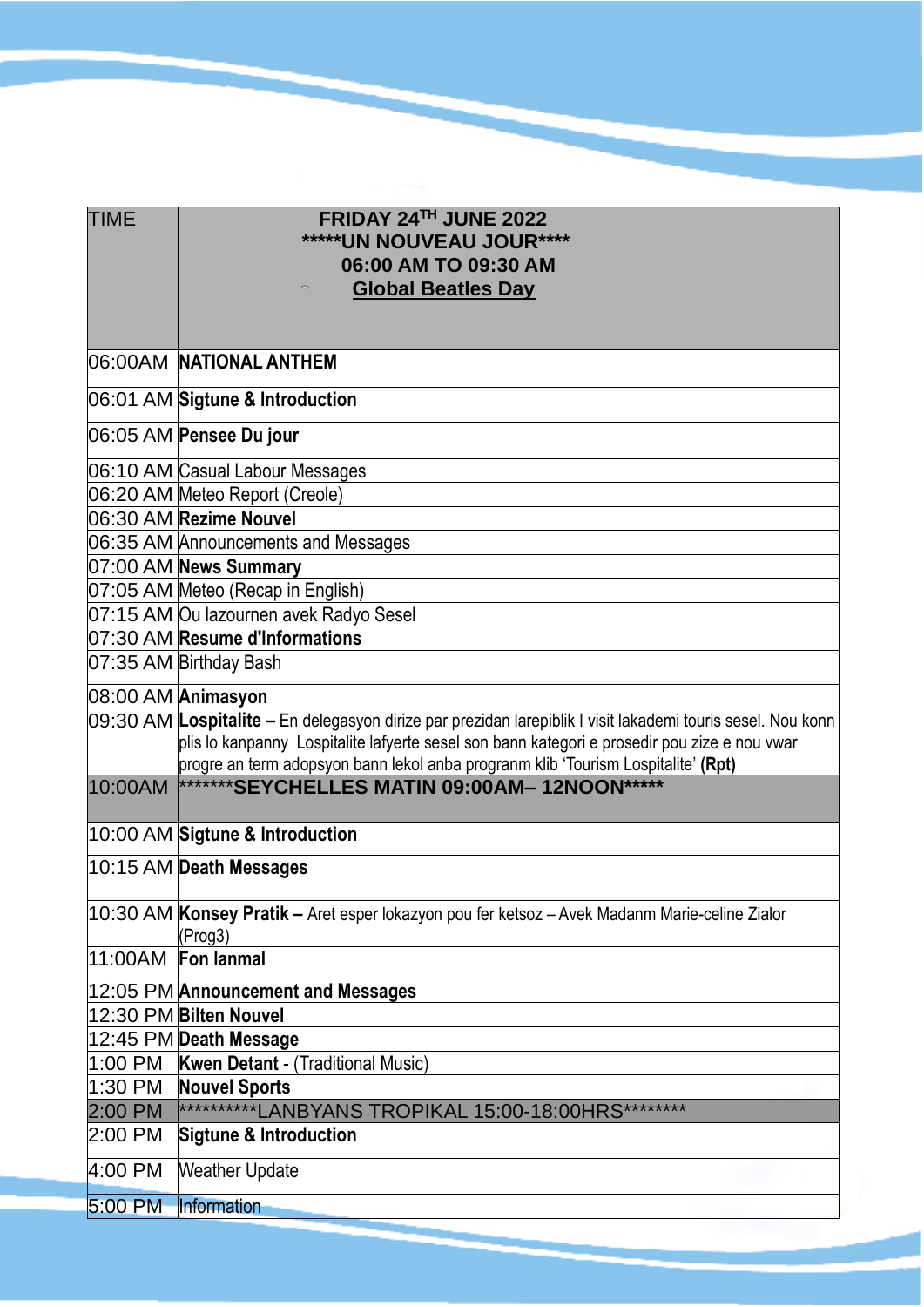| Animasyon                                                  |
|------------------------------------------------------------|
| ******SWARE AVEK RADYO SESEL 17:30 HRS- 22 00 HRS********* |
| <b>News Bulletin</b>                                       |
| Radio Religion - (National Muslim Council)                 |
| <b>Announcements and Messages</b>                          |
| 7:00 PM Bilten Nouvel an Kreol                             |
| 7:30 PM Artis in Sante - Mervin Camille I sant 'Manman'    |
| Animasyon                                                  |
| 9:00 PM Super Flash Back with Jonathan Agathin (Rpt)       |
| 10:00 PM Non-stop Music and information.                   |
|                                                            |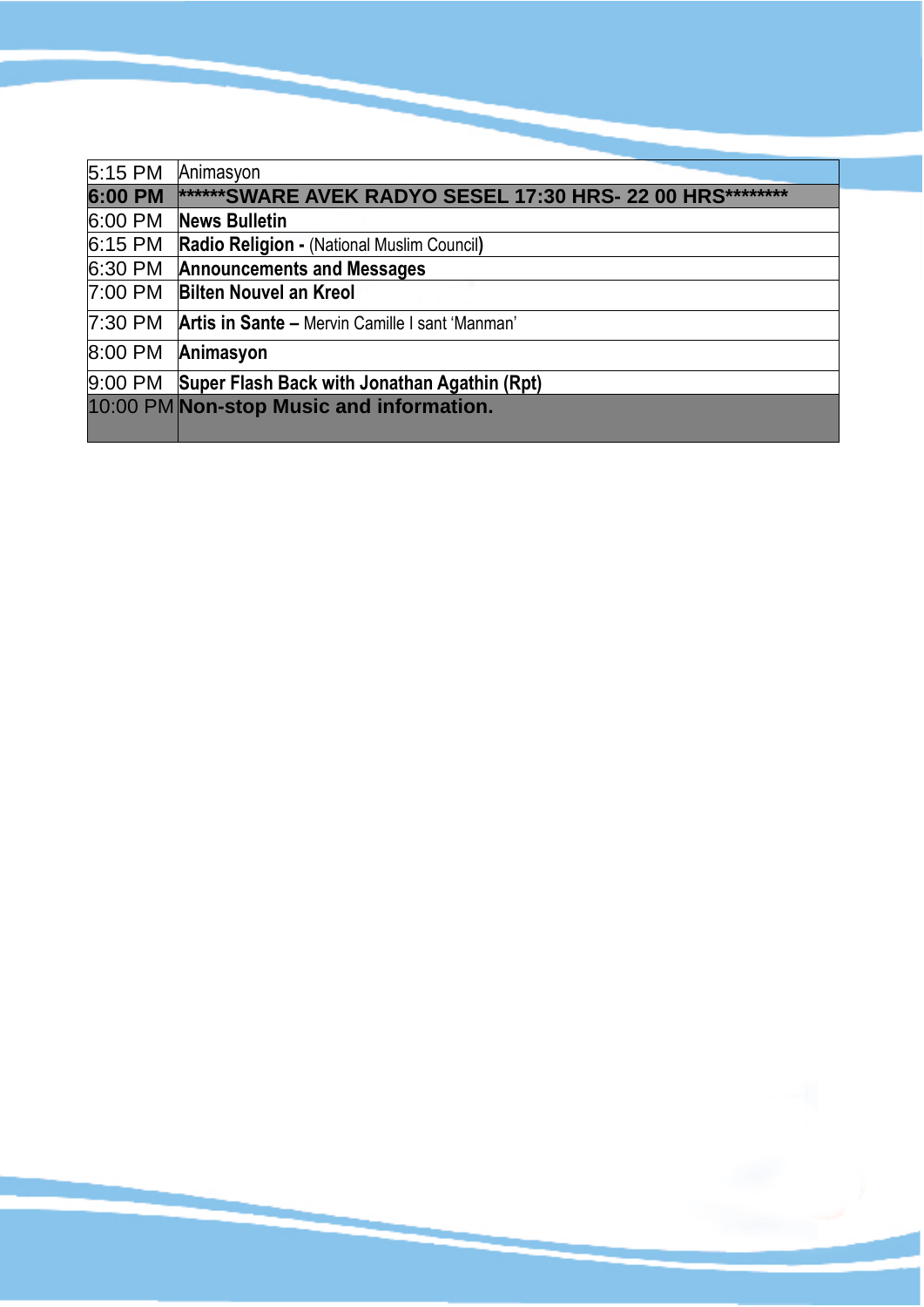| <b>Time</b>          | SATURDAY 25th JUNE 2022<br>*****UN NOUVEAU JOUR****<br>06:00 AM TO 09:30 AM<br>Day of the Seafarer                                                                                                                                        |
|----------------------|-------------------------------------------------------------------------------------------------------------------------------------------------------------------------------------------------------------------------------------------|
|                      | 06:00 AM NATIONAL ANTHEM                                                                                                                                                                                                                  |
|                      | 06:01 AM Introduction                                                                                                                                                                                                                     |
|                      | 06:05AM Pensee Du Jour                                                                                                                                                                                                                    |
|                      | 06:10 AM Casual Labour Messages                                                                                                                                                                                                           |
|                      | 06:20 AM Weather Report-(Creole)                                                                                                                                                                                                          |
|                      | 06:30 AM Rezime Nouvel                                                                                                                                                                                                                    |
|                      | 06:35 AM Announcements and Messages                                                                                                                                                                                                       |
|                      | 07:00 AM News Summary                                                                                                                                                                                                                     |
|                      | 07:05 AM Meteo (Recap in English)                                                                                                                                                                                                         |
|                      | 07:15 AM Ou lazournen avek Radyo Sesel                                                                                                                                                                                                    |
|                      | 07:20 AM Healthy Living                                                                                                                                                                                                                   |
|                      | 07:30 AM Resume d'Information                                                                                                                                                                                                             |
|                      | 07:35 AM Toulezour Dan Lari Bazar                                                                                                                                                                                                         |
| 08:00 AM Dedications |                                                                                                                                                                                                                                           |
|                      | 08:45 AM Death Messages                                                                                                                                                                                                                   |
|                      | 09:00 AM Mon Lakwizinn - (Rpt)                                                                                                                                                                                                            |
|                      | 10:15 AM Envite:- Msye Gerard Lafortune (Manm komite Selebrasyon Nasyonal) e Mazor Jude Raoul<br>(Lafors Defans Sesel) Zot koz lo selebrasyon Lafet Lendepandans, Laranzman trafik pou sa<br>lokazyon e lobzervasyon bann mezir Covid 19. |
|                      | 11:00 AM ****** LUNCHTIME RANDEVOU-9:30 AM- 1:30 PM *************                                                                                                                                                                         |
| 11:30 AM Animasyon   |                                                                                                                                                                                                                                           |
|                      | 12:30 PM Rezime Nouvel                                                                                                                                                                                                                    |
|                      | 12:35 PM Announcements and Messages                                                                                                                                                                                                       |
| <b>1.30 PM</b>       | ******WEEKEND CAFE **13:30 HRS - 18:30 HRS **                                                                                                                                                                                             |
|                      | 1:30 PM Animasyon Sportif                                                                                                                                                                                                                 |
|                      | $4:00$ PM News Round Up (English and French)                                                                                                                                                                                              |
|                      | 6:00 PM SWARE AVEK RADYO SESEL 18:30 HRS- 22 00 HRS****                                                                                                                                                                                   |
| 6:01 PM              | Animasyon                                                                                                                                                                                                                                 |
| $6:15$ PM            | Radio Religion: Seventh Day Adventist                                                                                                                                                                                                     |
| 7:00 PM              | <b>Bilten Nouvel</b>                                                                                                                                                                                                                      |
| 7:30 PM              | <b>Announcements and Messages</b>                                                                                                                                                                                                         |
|                      | 8:30 PM Animasyon                                                                                                                                                                                                                         |
| 9:00 PM              | Animasyon/Zedmo/Proverb/ Enteraksyon piblik                                                                                                                                                                                               |
|                      | 10:00PM Non-stop Music and information                                                                                                                                                                                                    |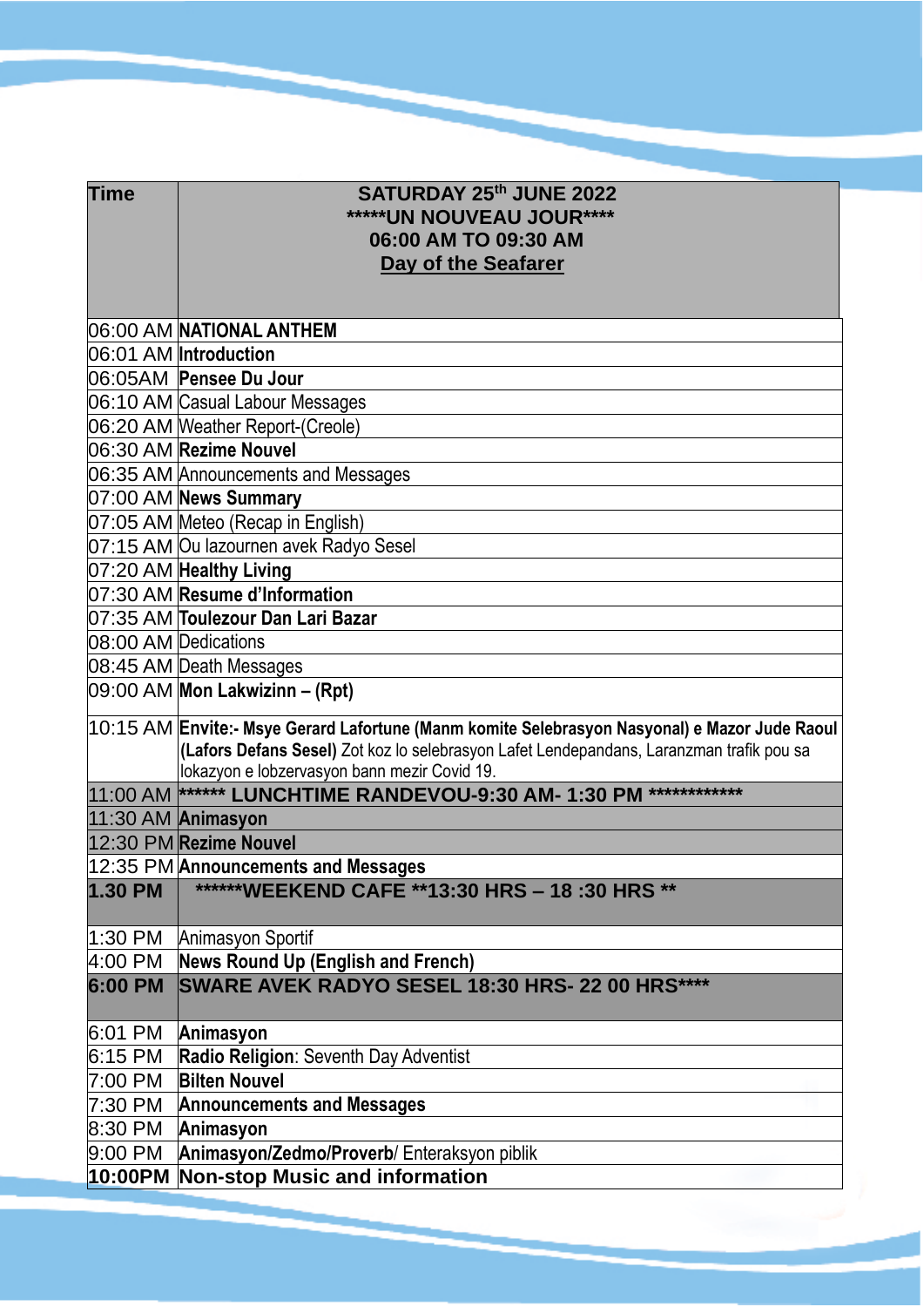|                   | SUNDAY 26TH JUNE 2022                                                                       |
|-------------------|---------------------------------------------------------------------------------------------|
|                   | *****UN NOUVEAU JOUR****                                                                    |
|                   | 06:00 AM TO 09:00AM                                                                         |
|                   |                                                                                             |
|                   | <b>International Day Against Drug Abuse and Illicit Trafficking</b>                         |
| <b>Time</b>       | <b>International Day in Support of Victims of Torture</b>                                   |
|                   | 06:00 AM NATIONAL ANTHEM                                                                    |
|                   | 06:01 AM Introduction                                                                       |
|                   | 06:05 AM Pensee Du Jour                                                                     |
|                   | 06:10 AM Casual Labour Messages                                                             |
|                   | 06:20 AM Meteo Report-(Creole)                                                              |
|                   | 06:30 AM Rezime Nouvel                                                                      |
|                   | 06:35 AM Announcements and Messages                                                         |
|                   | 07:00 AM News Summary                                                                       |
|                   | 07:05 AM Meteo (Recap in English)                                                           |
|                   | 07:15 AM Ou lazournen avek Radyo Sesel                                                      |
|                   | 07:30 AM Resume d'Informations                                                              |
|                   | 09:00 AM Mass from the cathedral of immaculate conception                                   |
| 10:30AM           | *********LUNCHTIME RANDEVOU-09.30 AM -1.30 PM *********                                     |
| 11.00 AM Randevou |                                                                                             |
|                   | 11:30 AM Alo Les lles                                                                       |
|                   | 12:30 PM Rezime Nouvel                                                                      |
|                   | 12:35 PM Announcements and Messages                                                         |
|                   | 1:00 PM Frenchy Box with Jonathan Agathin                                                   |
| 1:30 PM           | ***********WEEKEND CAFE 13:30 HRS- 17:30 HRS *********                                      |
|                   |                                                                                             |
| 2:00 PM           | Animasyon                                                                                   |
| 2:30PM            | Animasyon (Shout out pou laniverser maryaz/country & Western                                |
| 4:00 PM           | News Round Up (English & French back-to-back)                                               |
| 5:00 PM           | Artis in sante - Mervin Camille I sant 'Manman' (Rpt)                                       |
| 5:30 PM           | *****SWARE AVEK RADYO SESEL 17:30 HRS- 22 00 HRS**********                                  |
| 6:10 PM           | Animasyon                                                                                   |
| 6:15 PM           | Radio Religion - Anglican church                                                            |
| 6:30 PM           | Announcements and Messages                                                                  |
| 7:00 PM           | Nouvel                                                                                      |
| 7:30 PM           | Konsey Pratik - Aret esper lokazyon pou fer keksoz – avek Madanm Marie-Celine Zialor. (Rpt) |
| 8:00 PM           | <b>Weekly Radio Guide</b>                                                                   |
| 8:30 PM           | <b>Non-Stop Music</b> - (Slow & Sentimental)                                                |
| 9:00 PM           | Animasyon                                                                                   |
|                   | 10:00 PM Super Flashback with Jonathan Agathin followed by non-stop music and               |
|                   | information.                                                                                |